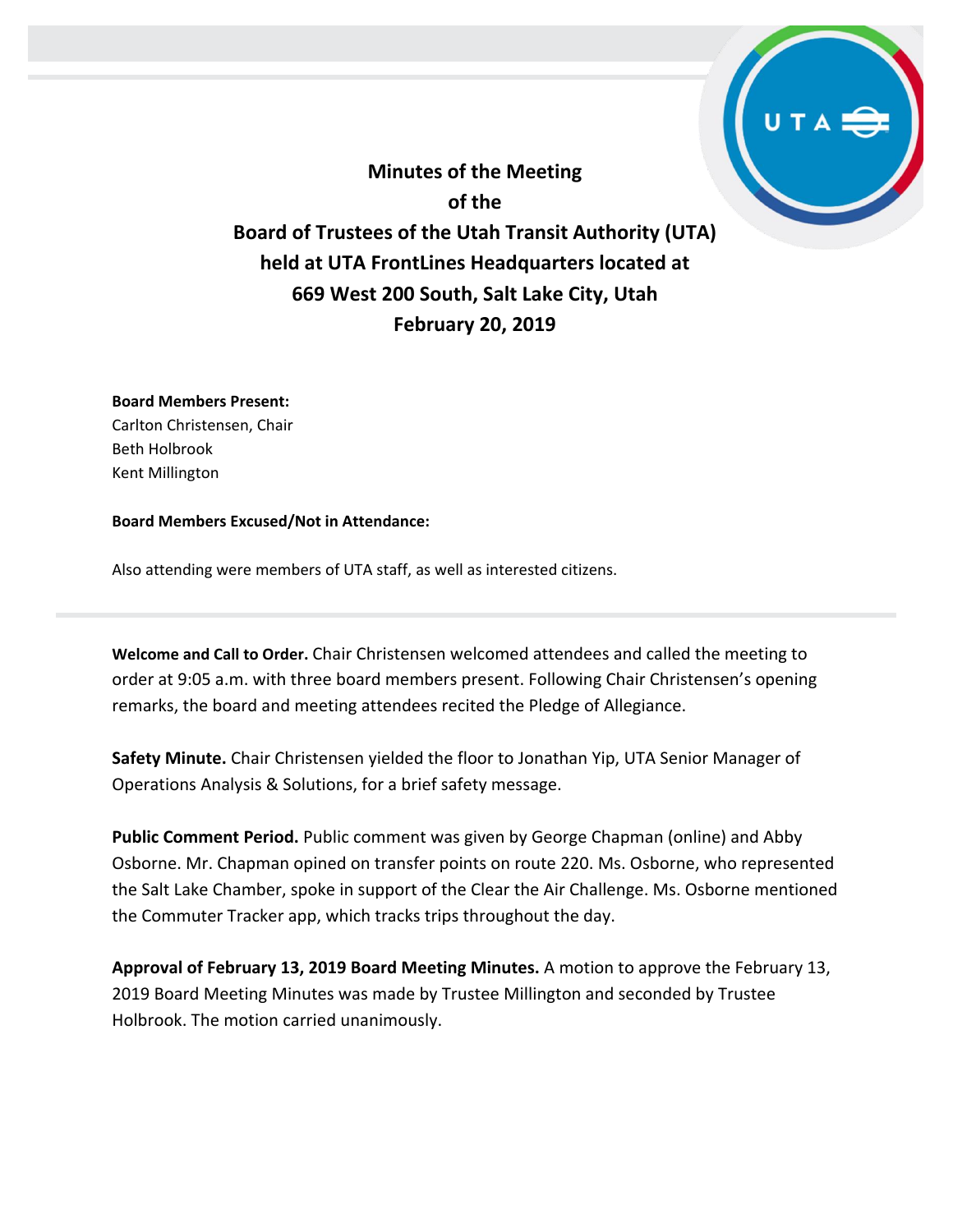**Agency Report.** Steve Meyer, UTA Interim Executive Director, reminded the board of Transit Day on the Hill, which is scheduled on February 21, 2019, and mentioned a media event that will take place in the afternoon on February 20, 2019 (today), in support of the Clear the Air Challenge.

**Financial Report – December 2018.** Bob Biles, UTA Chief Finance Officer, delivered a presentation on the December 2018 financial report. He reminded the board that the numbers in the report are preliminary. Questions on operating expenses, timing of accrual estimates, expense cutoff dates, and the distinction between parts and warranty recovery were posed by the board and answered by Mr. Biles.

A motion to accept the financial report for December 2018 was made by Trustee Holbrook and seconded by Trustee Millington. The motion carried unanimously.

**R2019-02-02 Authorizing Execution of Interlocal Agreement with Salt Lake City for Transit Master Plan Implementation.** Nichol Bourdeaux, UTA Chief Marketing & Communications Officer; Laura Hanson, UTA Director of Planning; Lorin Simpson, UTA Regional General Manager of the Salt Lake Business Unit; and Bart Simmons, UTA Senior Counsel – Contracts, represented the agency during the discussion. Ms. Bourdeaux explained the purpose of the agreement and recognized partners from Salt Lake City who were in attendance at the meeting. The agreement has a 20-year term and outlines a plan for phased implementation of new transit service in Salt Lake City. Ms. Hanson spoke about the major points in the agreement, which include the agreement structure, existing service, and funded and unfunded future service. She noted the resolution includes approvals for the master interlocal agreement and the first addendum to the agreement. Discussion ensued. Questions on monitoring route effectiveness, economic development intentions associated with the Salt Lake City Transit Master Plan, changes in service on 2100 South, tracking data on the new service for the first year and beyond, communication to riders regarding the new routes, mechanisms for adjustments to the plan and routes, impacts of the new service to operations, the effectiveness of Sunday connections, types of connections anticipated and types of destinations to be serviced, outreach to employers along the routes, term of the agreement, and start-up and annual costs were posed by the board and answered by staff.

A motion to approve R2019-02-02 was made by Trustee Holbrook and seconded by Trustee Millington. The motion carried unanimously with aye votes from Trustee Holbrook, Trustee Millington, and Chair Christensen.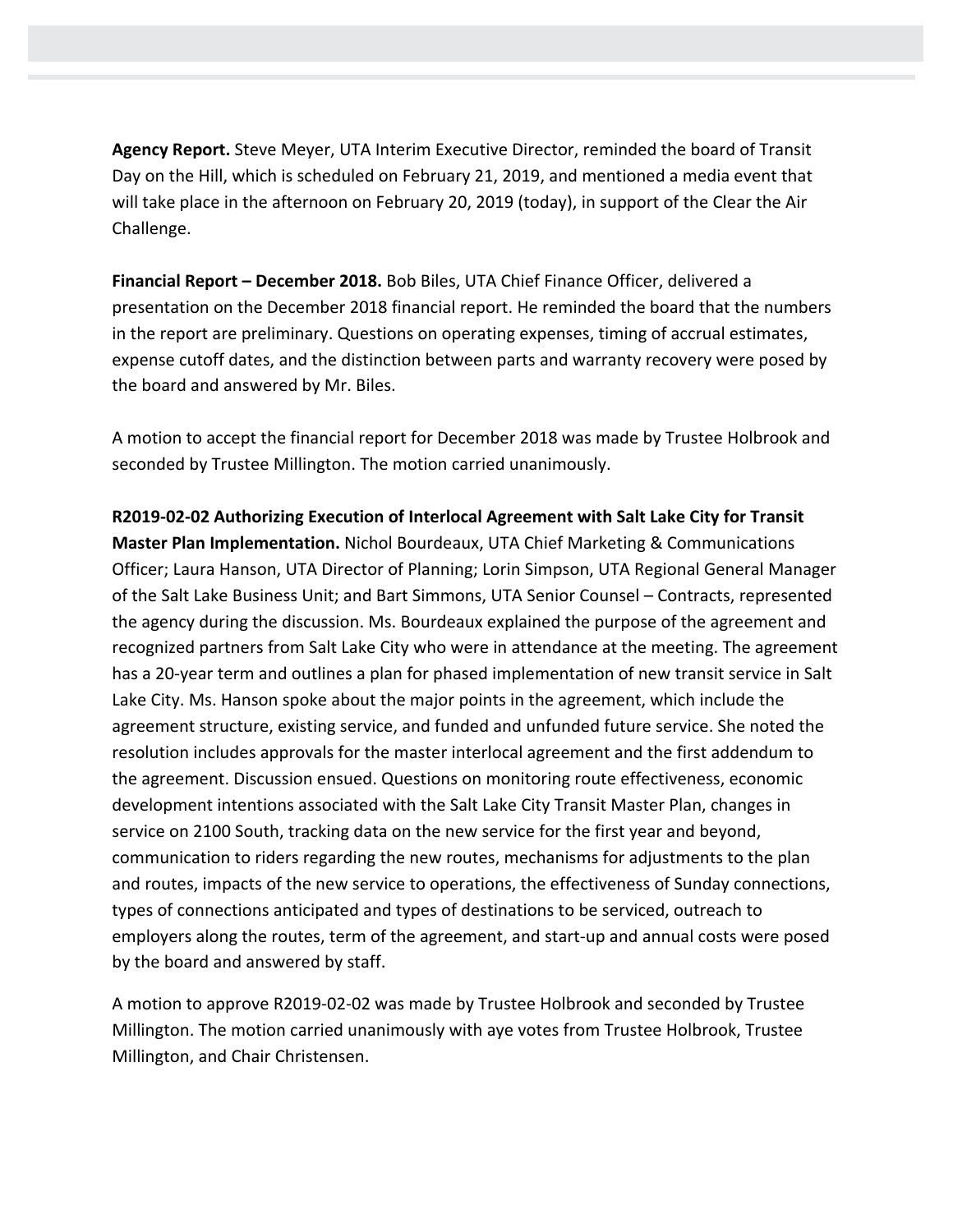## **Contracts, Disbursements & Change Orders**.

**Revenue Contract: Fidelity Investments Eco Pass.** Monica Morton, UTA Fares Director, summarized the contract, which authorizes an agreement with Fidelity Investments to purchase and issue discounted transit passes for employee use. Discussion ensued. A question on the length of the agency's relationship with Fidelity Investments was posed by the board and answered by Ms. Morton.

A motion to approve the Fidelity Investments eco pass contract was made by Trustee Millington and seconded by Trustee Holbrook. The motion carried unanimously with aye votes from Trustee Millington, Trustee Holbrook, and Chair Christensen.

**Revenue Contract: Salt Lake County Eco Pass.** Ms. Morton summarized the contract, which allows the county to purchase and issue discounted transit passes for employee use. Discussion ensued. A question on the type of pass included in the contract was posed by the board and answered by Ms. Morton.

A motion to approve the Salt Lake County eco pass contract was made by Trustee Holbrook and seconded by Trustee Millington. The motion carried unanimously with aye votes from Trustee Holbrook, Trustee Millington, and Chair Christensen.

## **Discussion Items.**

**Government Relations Update.** Matt Sibul, UTA Government Relations Director, remarked on Transit Day on the Hill and bills that UTA is tracking, including a bill amending the Transit District Act (SB72) and a bill on affordable housing (SB34). He then spoke about potential appropriations for mobility management and Vineyard Station double tracking. He mentioned that funding for a Point of the Mountain study was not appropriated, but may be revisited during executive appropriations. He also spoke about HB353, which includes a pilot program for reducing single occupancy vehicles. Discussion ensued. Questions on whether to support the affordable housing bill, potential substitutions on the affordable housing bill, and the status of HB353 were posed by the board and answered by Mr. Sibul. The board informally agreed to offer support for the bill on affordable housing.

**Vineyard FrontRunner Station.** Mary DeLoretto, UTA Director of Capital Projects, provided background on growth in Vineyard. Grey Turner, UTA Senior Program Manager – Engineering & Project Development, spoke about legislative appropriations made for the construction of Vineyard Station, proposed development near the station site, the platform concept, the need for a double tracked section, and the double tracking cost estimate. Discussion ensued. Questions on the practicality of the roof design on the